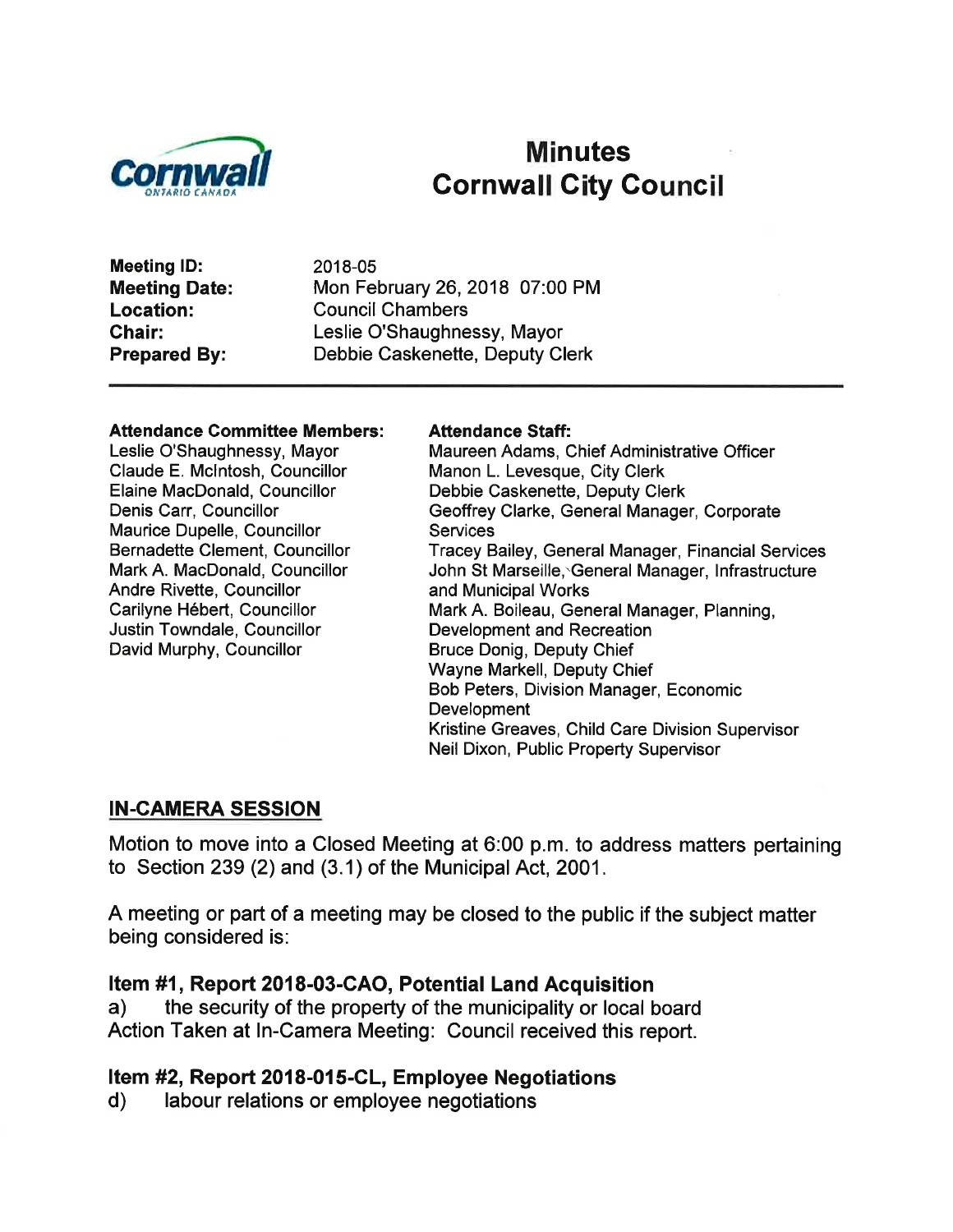Action Taken at In-Camera Meeting: Council deferred this matter to the next ln-Camera Meeting of March 26,2018.

**Item #3, Report 2018-04-HR, Collective Bargaining Update d)** labour relations or employee negotiations Action Taken at ln-Camera Meeting: Council received this report.

#### MOMENT OF PERSONAL REFLECTION

#### NATIONAL ANTHEM

Assembly

#### ROLL CALL

#### ADDITIONS, DELETIONS OR AMENDMENTS

All matters listed under General Consent, save and except "Delegations" are considered to be routine and will be enacted by one motion.

1 Consent ltem #1, Proclamation of of International day of Francophonie / La journée internationale de la francophonie, was moved to Communication ltem #9 for discussion.

2 Amendment to Presentation #1, S.D. & G. Historical Society submitted an amended copy of its presentation.

#### ADOPTION OF AGENDA

Motion to adopt the Agenda as amended.

Moved By: André Rivette, Councillor Seconded By: Denis Carr, Councillor

Motion Carried

#### DISCLOSURE OF INTEREST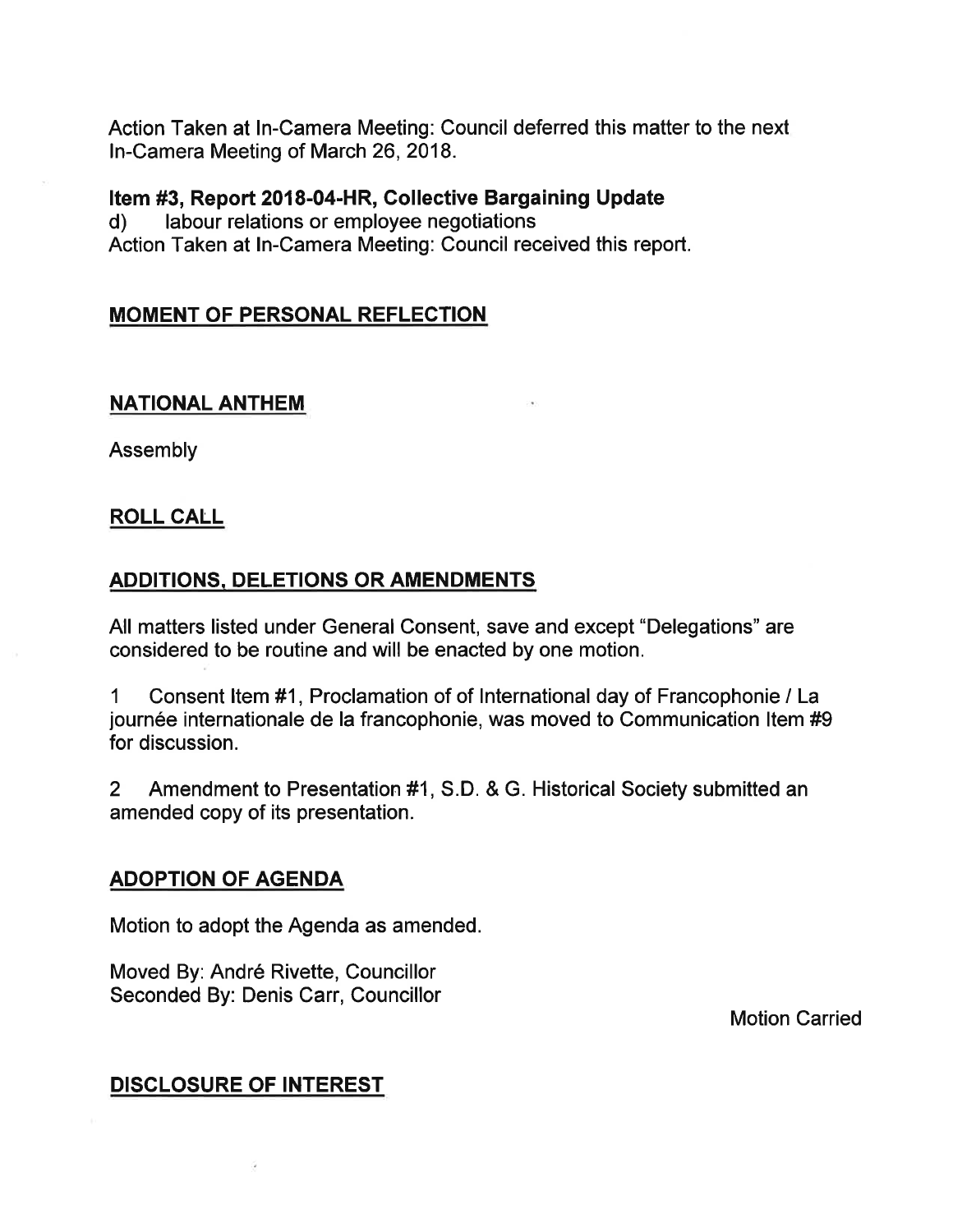1 Mayor Leslie O'Shaughnessy disclosed that he had submitted an application for consideration to become a voting member on the Board of Directors to the SDG Historical Society but that he was not declaring a conflict of interest.

#### COMMITTEE OF THE WHOLE

Motion to go into Committee of the Whole and to consider and refer all Minutes, Presentations, Delegations, Consent/Correspondence, Resolutions, Reports and By-laws to that Committee.

Moved By: André Rivette, Councillor Seconded By: Carilyne Hébert, Councillor

Motion Carried

#### GENERAL CONSENT

#### ADOPTION OF MINUTES

Motion to endorse the following Minutes as presented

#### I February 12,2018 Gornwall City Council Meeting Click for detail  $\rightarrow$  [5]

Moved By: André Rivette, Councillor Seconded By: Bernadette Clément, Councillor

Motion Carried

#### **PRESENTATIONS**

#### SDG Historical Society Update by Sue Holland-Lalonde, Chair, Marc Denhez, Legal Gounsel

Click for detail  $\rightarrow \rightarrow$ 

Sue Holland-Lalonde, Chair and Marc Denhez, Legal Counsel presented an update of the SDG Historical Society.

Motion to receive this presentation.

Moved By: Claude E. Mclntosh, Councillor Seconded By: Maurice Dupelle, Councillor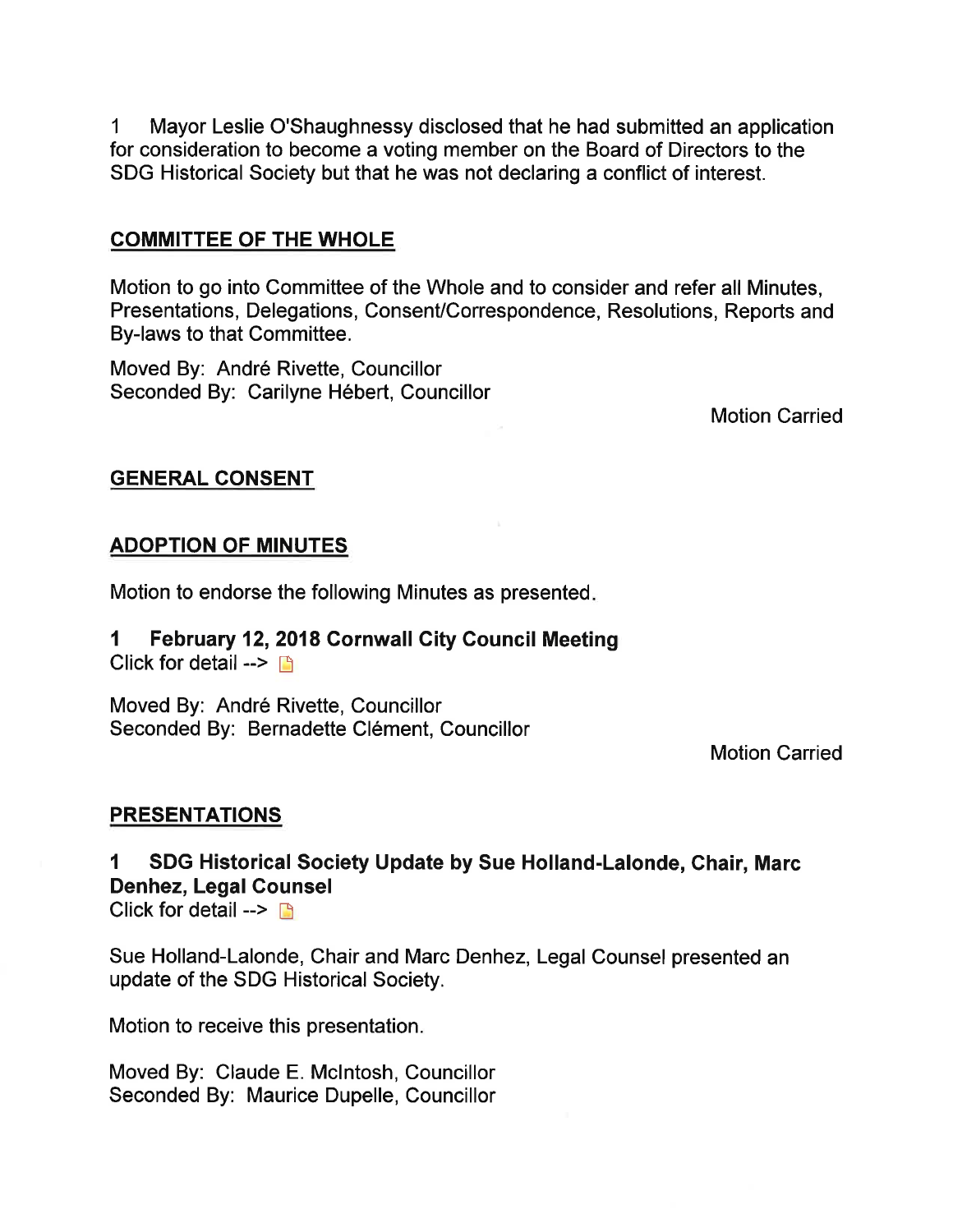#### 2 Revitalization of Justice Building Courtyard by Lashley & Associates Landscape Architects

Click for detail -->  $\blacksquare$ 

Ryan Paliga and Edgar Ramirez of Lashley & Associates Landscape Architects presented a conceptual overview for the 340 Pitt Street Courtyard Revitalization

Motion to receive this presentation.

Moved By: André Rivette, Councillor Seconded By: Elaine MacDonald, Councillor

Motion Carried

#### DELEGATIONS

There were no Delegations

#### CONSENT/CORRESPONDENCE

#### 1 Proclamation of International day of Francophonie / La journée internationale de la francophonie

Click for detail  $\rightarrow \mathbb{R}$ This matter was moved to Communication ltem #9 for discussion.

#### 2 Proclamation of Cerebrospinal Spinal Fluid (GSF) Leak Awareness Week and Wear Purple Day

Click for detail  $\rightarrow$  n Motion to proclaim the week of March 4 to 10,2018 as "Spinal CSF Leak Awareness Week" and March 8,2018, as "Wear Purple Day" in the City of Cornwall.

#### 3 Heart and Stroke Big Bike Event

Click for detail  $\rightarrow$   $\rightarrow$ Motion to receive Report 2018-014-CL for information purposes.

#### 4 Request for Support for Schools Boards to Offer Buildings to Local **Municipality**

Click for detail  $\rightarrow$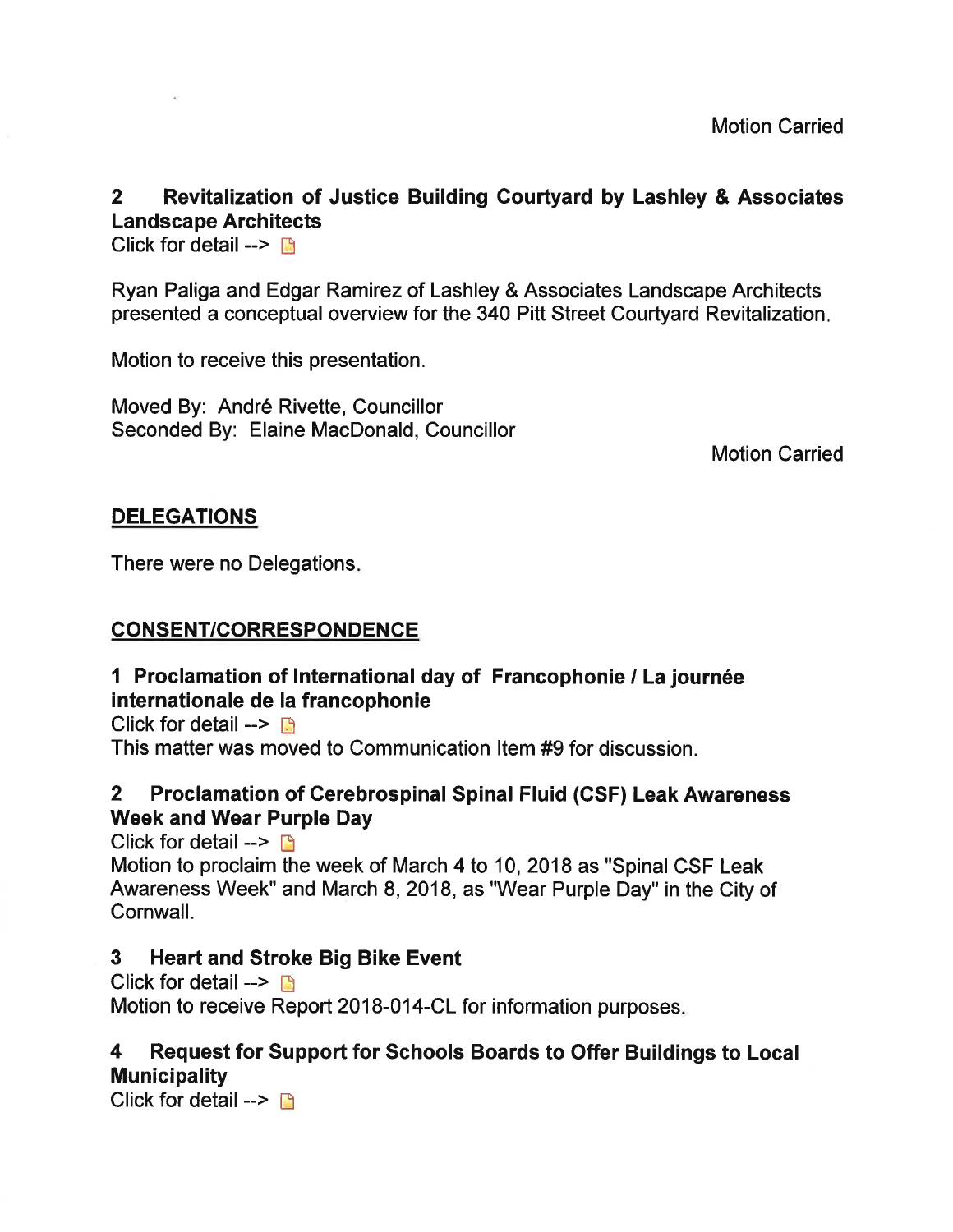Motion to support the Town of Essex's Resolution.

5 PAC Report No. 2 - Blackburn Gardens Subdivision Draft Plan Amendment - Review of a request to remove the March 23rd, 2018 lapse date from the March 23rd, 2015 Draft Plan Gonditions for Cartwave Realty Limited, and make minor changes to the lot fabric. This Subdivision is legally described as Part of Lot 9, Concession 2, situated south of Tollgate Road, east of Pitt Street. (Folder 302, File No. 04T-2018-02)

Motion to endorse the PAC recommendation as presented:

(a) That the request dated February 2nd,2018 from Cartwave Realty Limited for the removal of the lapse date (condition No. 23) from the Draft Plan Conditions now dated February 12th, 2018, and minor changes to the lot fabric (condition No. 1) shown on Draft Plan of Subdivision dated January 31st, 2018 by Julia Meldrum - Smith, O.L.S., be approved.

Click for detail  $\rightarrow$  D

(b) That Council endorse the corresponding Resolution 2018-05 Click for detail -->  $\Box$ 

Motion to approve Consent ltems #2 through #5 of the Consent portion of the Agenda as presented.

Moved By: Denis Carr, Councillor Seconded By: Bernadette Clément, Councillor

Motion Carried

#### RESOLUTIONS / BUSINESS ARISING FROM NOTICE OF MOTION

There were no Resolutions.

#### UNFINISHED BUSINESS REPORTS

1 Recruiting Policy and Process

Click for detail  $\rightarrow \Box$ Motion to receive Report 2018-09-HR

Moved By: Maurice Dupelle, Councillor Seconded By: Elaine MacDonald, Councillor

Motion Carried

#### 2 Smart Cities Challenge

Click for detail  $\rightarrow \Box$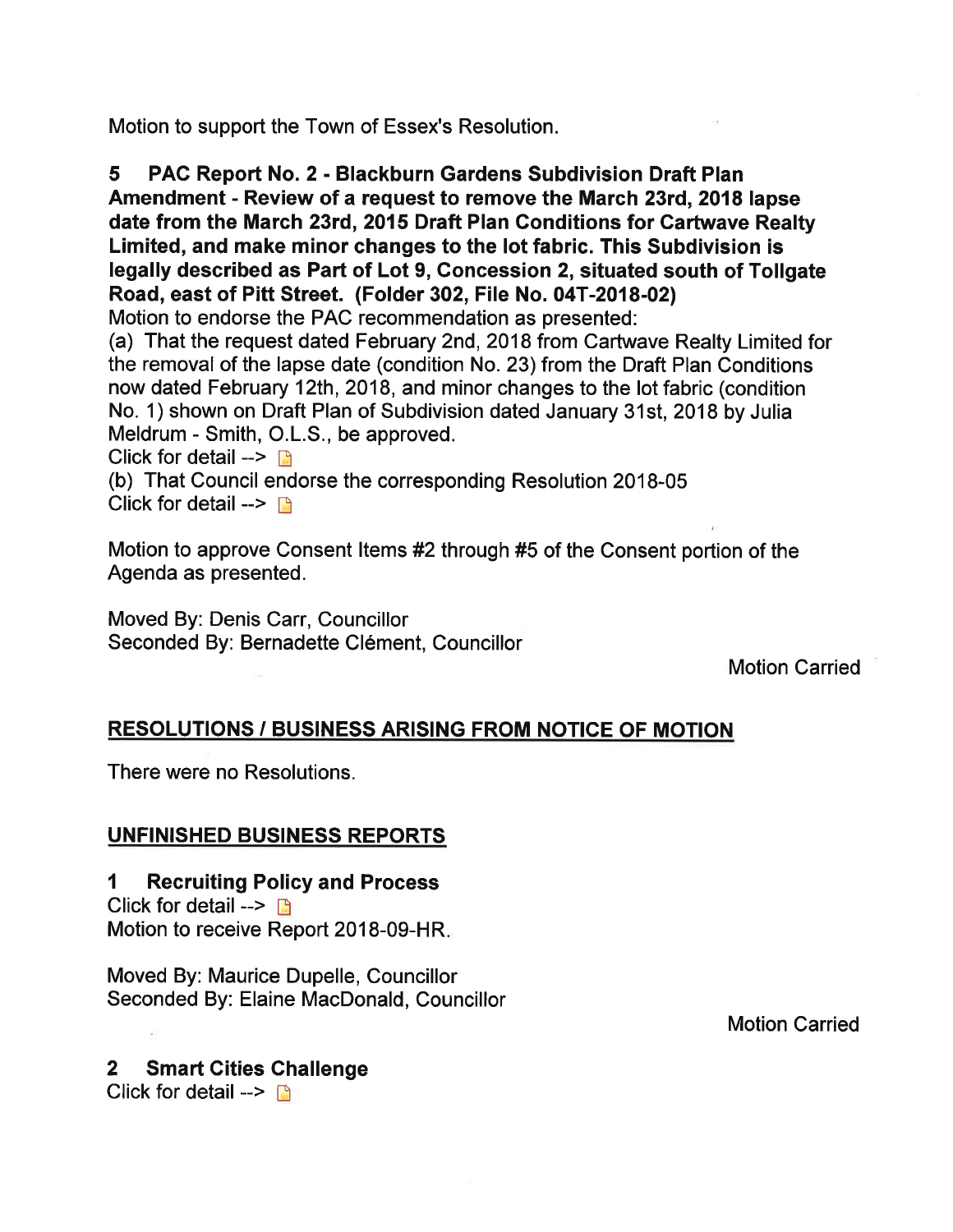Motion to support the creation of a committee to develop an application to the Smart Cities Challenge.

Moved By: Bernadette Clément, Councillor Seconded By: David Murphy, Councillor

Motion Carried

#### **COMMUNICATIONS / REPORTS**

#### I Tax Write-offs / Adjustments

Click for detail  $\rightarrow \mathbb{R}$ 

Motion to approve the tax write-offs/adjustments/vacancies under Sections 357 and 364 of the Municipal Act, 2001.

Moved By: Claude E. Mclntosh, Councillor

Seconded By: Justin Towndale, Councillor

Motion Carried

#### 2 2018 Distribution of Fee Stabilization Funding to Licensed Child Care **Operators**

Click for detail -->  $\Box$ Motion to authorize the City of Cornwall's Child Care Division to distribute fee stabilization payments to eligible child care service providers. Moved By: André Rivette, Councillor Seconded By: Elaine MacDonald, Councillor

Motion Carried

#### 3 2018 Child Care and Family Support Service Agreement with the Ministry of Education

Click for detail  $\rightarrow \rightarrow$ 

Motion to authorize The Corporation of the City of Cornwall to enter into the 2018 Child Care and Family Support Agreement with the Ministry of Education in order to release the transfer payment funds from the Province of Ontario.

Moved By: André Rivette, Councillor

Seconded By: David Murphy, Councillor

Motion Carried

### 4 2018 Distribution of Provincial Child Care Wage Enhancement Grant to licensed Child Gare Operators and Home Ghild Care Providers

Click for detail  $\rightarrow$  n

Motion to authorize The Corporation of the City of Cornwall to enter into new Service Agreements with Child Care Operators and Home Child Care Providers for the purpose of distributing the provincial child care wage enhancement grant.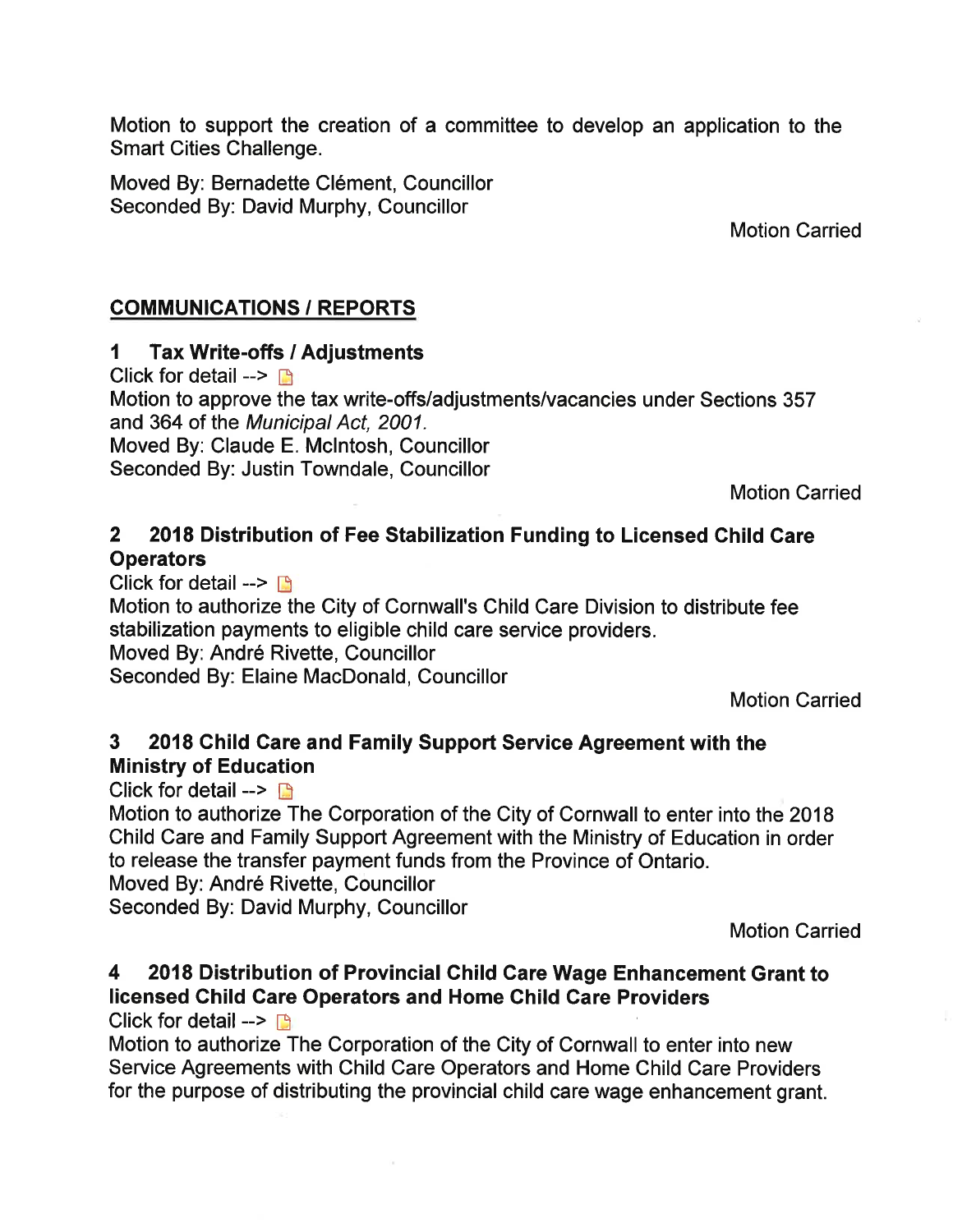Moved By: Bernadette Clément, Councillor Seconded By: Mark A. MacDonald, Councillor

Motion Carried

#### 5 Gornwall Regional Airport - Correspondence from the United Gounties of SD&G

Click for detail  $\rightarrow$ 

Motion to direct Administration to respond the request from the County and confirm that the City is committed to establishing a partnership with the County for the ownership and operation of the Cornwall Regional Airport which would include creating a multi-year capital development plan and commit the capital dollars called for in the plan to improve the airport.

Moved By: Justin Towndale, Councillor Seconded By: Elaine MacDonald, Councillor

Motion Carried

#### 6 Revitalization of Justice Building Courtyard

Click for detail  $\rightarrow$  B Motion to endorse the preferred landscape Option #3 of the Design Study as approved in the 2017 Budget. Moved By: Bernadette Clément, Councillor Seconded By: Carilyne Hébert, Councillor

Motion Carried

#### 7 Municipal Accommodation Tax

Click for detail  $\rightarrow \rightarrow$ Motion to approve the implementation of a municipal accommodation tax in Cornwall at a rate of 4%, effective June 1, 2018. Moved By: Glaude E. Mclntosh, Councillor Seconded By: Justin Towndale, Councillor

Motion Carried

#### 8 Council Compensation for Term of 2019 to 2022 (Part 1)

Click for detail  $\rightarrow \mathbb{R}$ Motion to receive Report 2018-013-CL for information purposes. A further report, requesting direction, will be presented to Council at its next Regular Meeting Moved By: Elaine MacDonald, Councillor Seconded By: André Rivette, Councillor

Motion Carried

#### 9 Proclamation of International day of Francophonie / La journée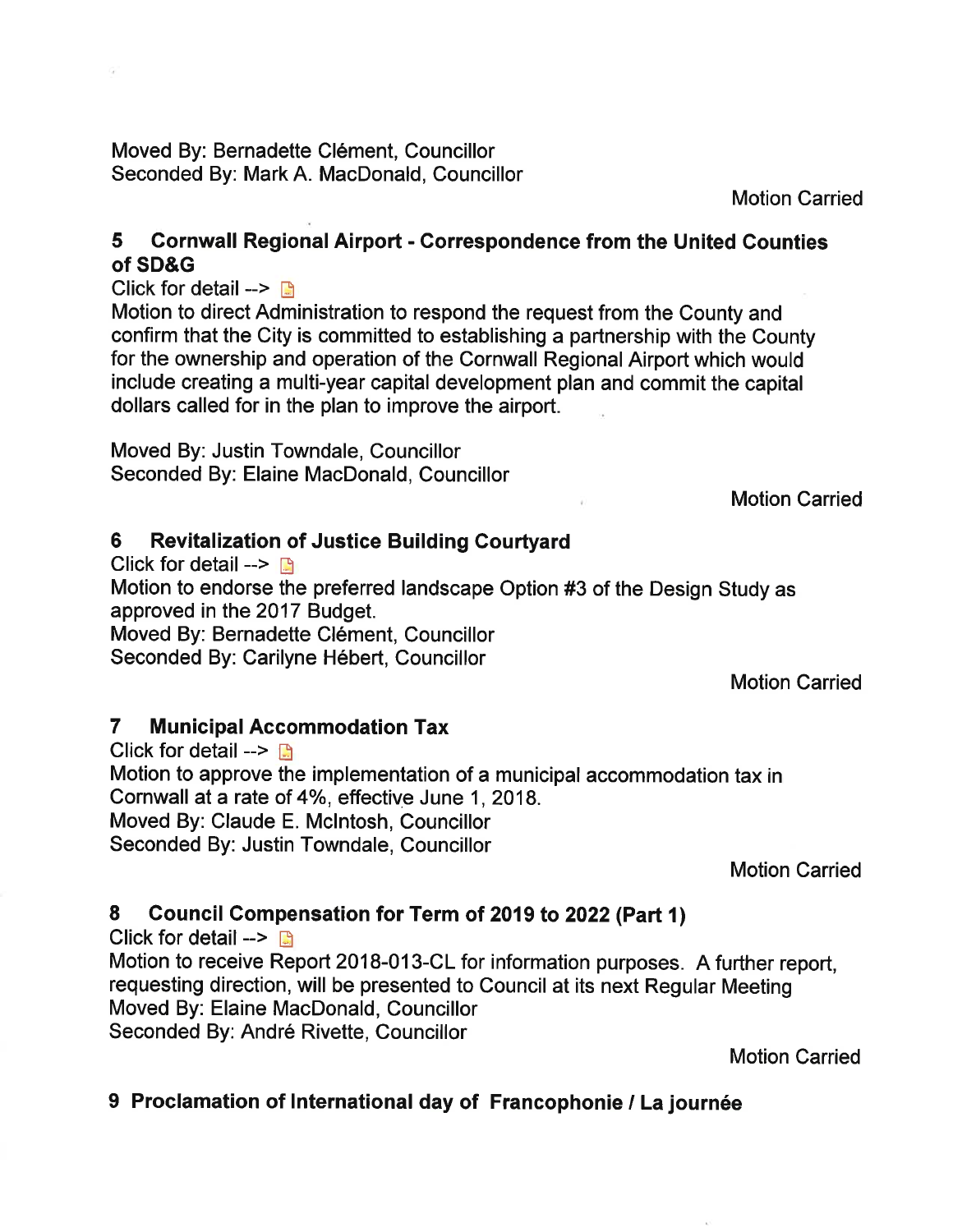#### internationale de la francophonie

Click for detail  $\rightarrow \mathbb{R}$ This matter was moved from Gonsent ltem #1 for discussion

Motion to proclaim Tuesday, March 20,2018, as "lnternational day of Francophonie / La journée internationale de la francophonie" in the City of Cornwall.

Moved By: Bernadette Clément, Councillor Seconded By: Carilyne Hébert, Councillor

Motion: Carried

#### TENDERS AND REQUESTS FOR PROPOSALS

1 Tender 18-T02 Mud Valve Replacement at the Water Purification Plant Click for detail  $\rightarrow$   $\blacksquare$ 

Motion to award Tender 18-T02 to 1377837 Ontario Incorporated o/a Eastern Welding, from Summerstown, Ontario, at the total bid price of \$89,885.35 (net cost to the Corporation - \$81,939.23) being the best bid meeting the tender specifications.

Moved By: Elaine MacDonald, Councillor Seconded By: Mark A. MacDonald, Councillor

Motion Carried

#### 2 Tender 18-T04 Pavement Markings - Intersections and Other Special Markings

Click for detail  $\rightarrow \mathbb{R}$ 

Motion to Tender 18-T04 to Stoneline Painting, from Whitby, Ontario, at the total bid price of \$34,662.75 (net cost to the Corporation - \$31,214,88) with an option to renew for an additional two year term, being the best bid meeting the tender specifications.

Moved By: Maurice Dupelle, Councillor Seconded By: Elaine MacDonald, Councillor

Motion Carried

3 Tender l8-T08 Materials Testing & lnspections to¡ 2018 Capital Projects Click for detail  $\rightarrow$  B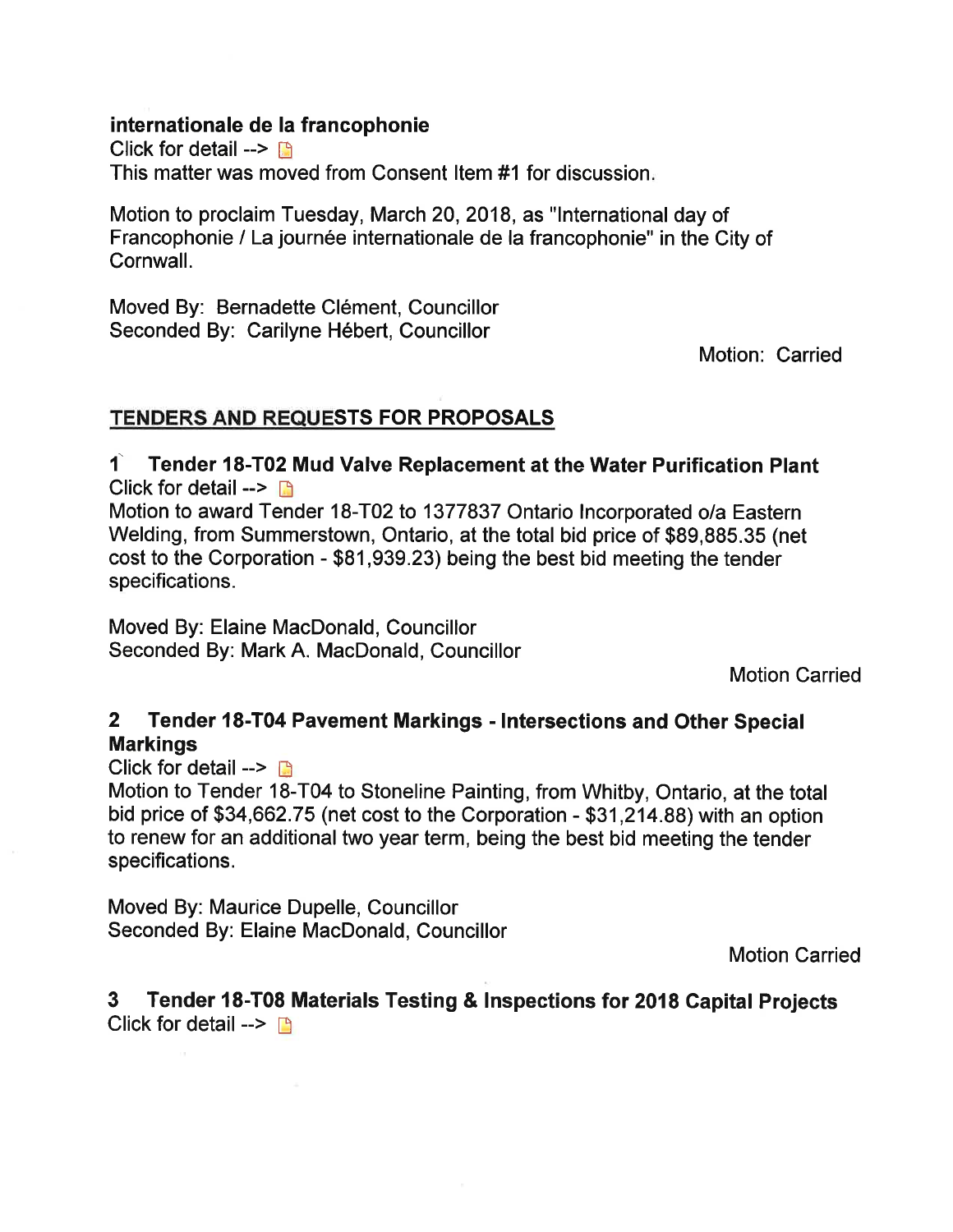Motion to award Tender 18-T08 to St. Lawrence Testing, from Cornwall, Ontario, for a one year period with the option to renew for three additional one year terms, at the total bid price of  $$126,560.00$  (net cost to the Corporation -  $$113.971.20$ ) being the best bid meeting the tender specifications.

Moved By: Maurice Dupelle, Councillor Seconded By: Carilyne Hébert, Councillor

Motion Carried

#### 4 Tender l8-T1l Reconstruction of Westmoreland Avenue from Second Street West to Leonard Avenue

Click for detail  $\rightarrow$  B

Motion to award Tender 18-T1 1 to Malyon Excavation Limited, from Cornwall, Ontario, at the total bid price of \$305,416.40 (net cost to the Corporation - \$275,036.93) being the best bid meeting the tender specifications.

Moved By: Claude E. Mclntosh, Councillor Seconded By: Bernadette Clément, Councillor

Motion Carried

#### 5 Purchase of Automatic cPR Devices for Paramedic services

Click for detail -->  $\blacksquare$ 

Motion to approve the purchase of four (4) Auto-Pulse CPR Devices from Zoll Canada, Mississauga, Ontario at the total price of \$60,901.g4 (net cost to the Corporation - \$60,301 .30).

Moved By: André Rivette, Councillor Seconded By: Denis Carr, Councillor

Motion Carried

#### 6 Purchase of Transit Bus Through the Transit Procurement Initiative

Click for detail  $\rightarrow \mathbb{R}$ 

Motion to approve the purchase of one conventional bus from Nova Bus through the Metrolinx Transit Procurement lnitiative process.

Moved By: Elaine MacDonald, Councillor Seconded By: André Rivette, Councillor

Motion Carried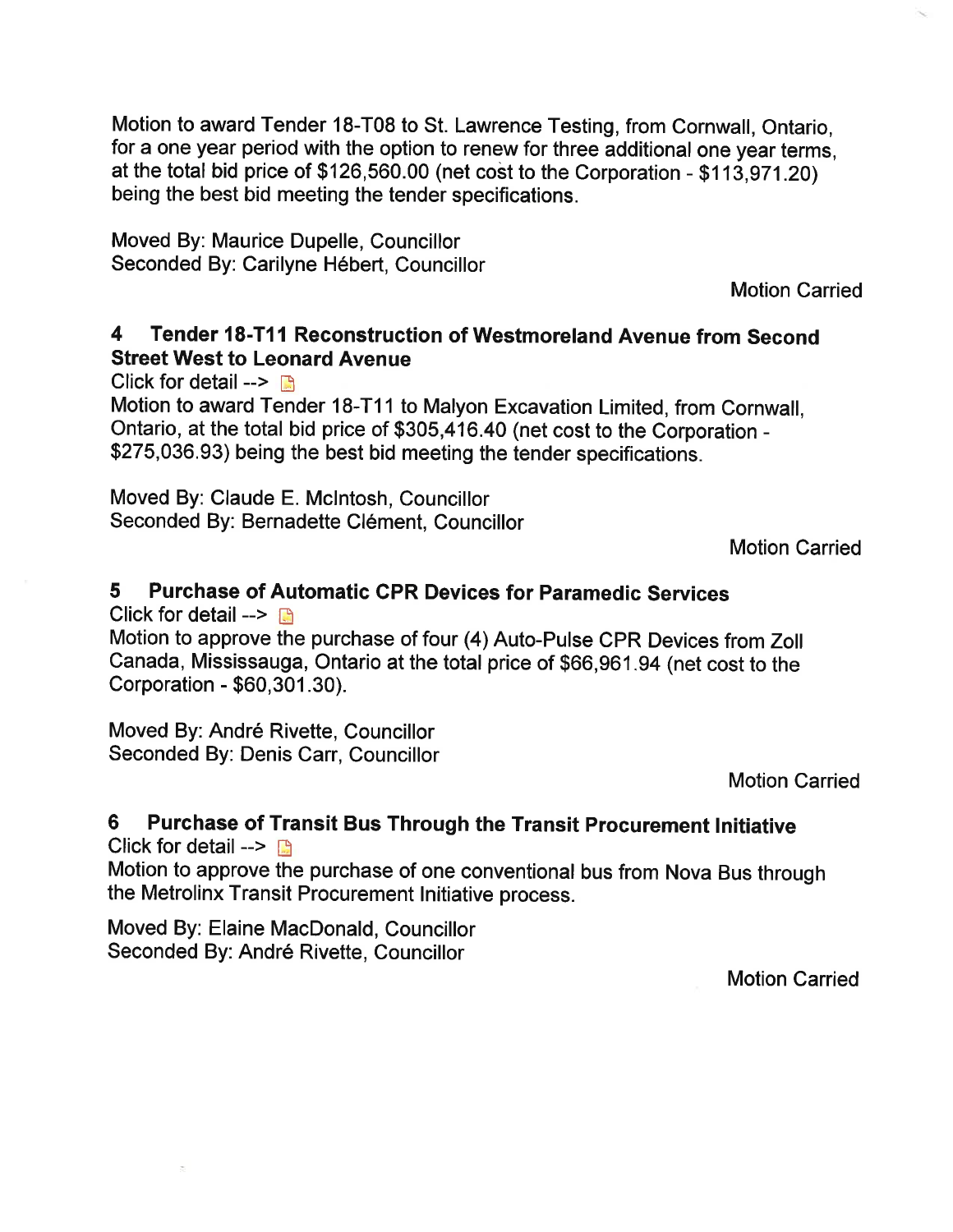#### 7 Request for Proposal l8-P01 Pollution Gontrol Plan (PCP) Update

Click for detail  $\rightarrow$ Motion to award RFP 18-P01 to Cole Engineering Group Limited, from Oakville, Ontario, at the total bid price of \$380,418.30 (net cost to the Corporation - \$346,258.82) being the best Proposal meeting the specifications.

Moved By: Mark A. MacDonald, Councillor Seconded By: Carilyne Hébert, Councillor

Motion Carried

#### 8 Request for Proposal 18-P03 Building Permit Fees Review

Click for detail  $\rightarrow \mathbb{R}$ 

Motion to award RFP 18.P03 to BMA Management Consulting lncorporated, from Hamilton, Ontario, at the total bid price of \$26,965.19 (net cost to the Corporation - \$24,282.99) being the best Proposal meeting the specifications.

Moved By: Elaine MacDonald, Councillor Seconded By: Justin Towndale, Councillor

Motion Carried

#### NEW BUSINESS

There were no New Business motions

#### PASSING OF BY-LAWS

Motion to endorse By-laws 2018-020 to 2018-023 inclusive, listed on the Agenda

2018-020 A By-law to further amend By-law 2015-085 and to appoint lay members of the community to various Boards, Commissions and Committees (Gornwall Youth Advisory Committee) Click for detail  $\rightarrow$  D

2018-021 A By-law to authorize The Corporation of the City of Cornwall to enter into the 2018 Child Care and Family Support Agreement with the Ministry of **Education** Click for detail -->  $\Box$ 

2018-022 A By-law to authorize The Corporation of the City of Cornwall to enter into Service Agreements with Child Care Operators and Home Child Care

Providers for the purpose of distributing the provincial child care wage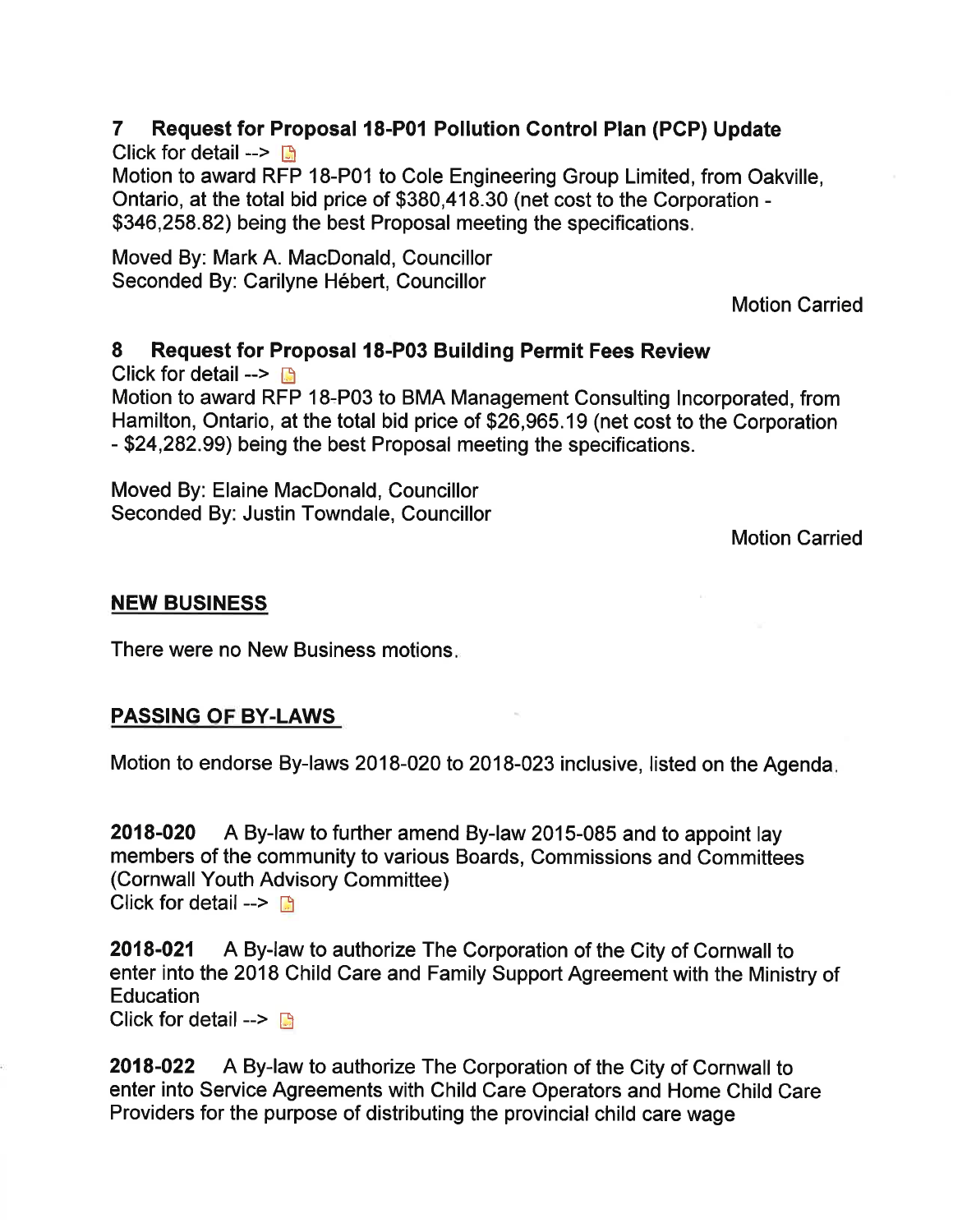enhancement grant Click for detail  $\rightarrow \Box$ 

2018-023 A By-law to authorize The Corporation of the City of Cornwall to enter into a Limiting Distance Agreement for property located at 32 Gulf Street Click for detail  $\rightarrow \rightarrow$ Expfanatory Note 2018-023 Explanatory Note for By-law Authorizing Limiting Distance Agreement Click for detail  $\rightarrow$  n

Moved By: Denis Carr, Councillor Seconded By: André Rivette, Councillor

Motion Carried

#### REPORTS FROM STANDING / SPECIAL COMMITTEES OF COUNCIL

1 Councillor David Murphy spoke on behalf of the Waterfront Acquisition Committee to have Council invite representatives from Transport Canada to speak on the status of waterfront lands deemed surplus.

2 Councillor Elaine MacDonald announced the celebration of the International Women's Day. The national Executive Director of Equal Voice will be speaking at a breakfast sponsored by the Labour Council on March 3,2018 at the Best Western.

3 Councillor David Murphy reminded Gouncil of the Rogers Hometown Hockey Day/Weekend event being held on March 17 and 18, 2018, with various activities to be held at the Civic Complex.

#### NOTICES OF MOTION

There were no Notices of Motion

#### PENDING BUSINESS LISTING

The Pending Business Listing was presented and no discussion ensued.

#### I Unfinished Business Listing for February 26,2018

Click for detail  $\rightarrow \rightarrow$